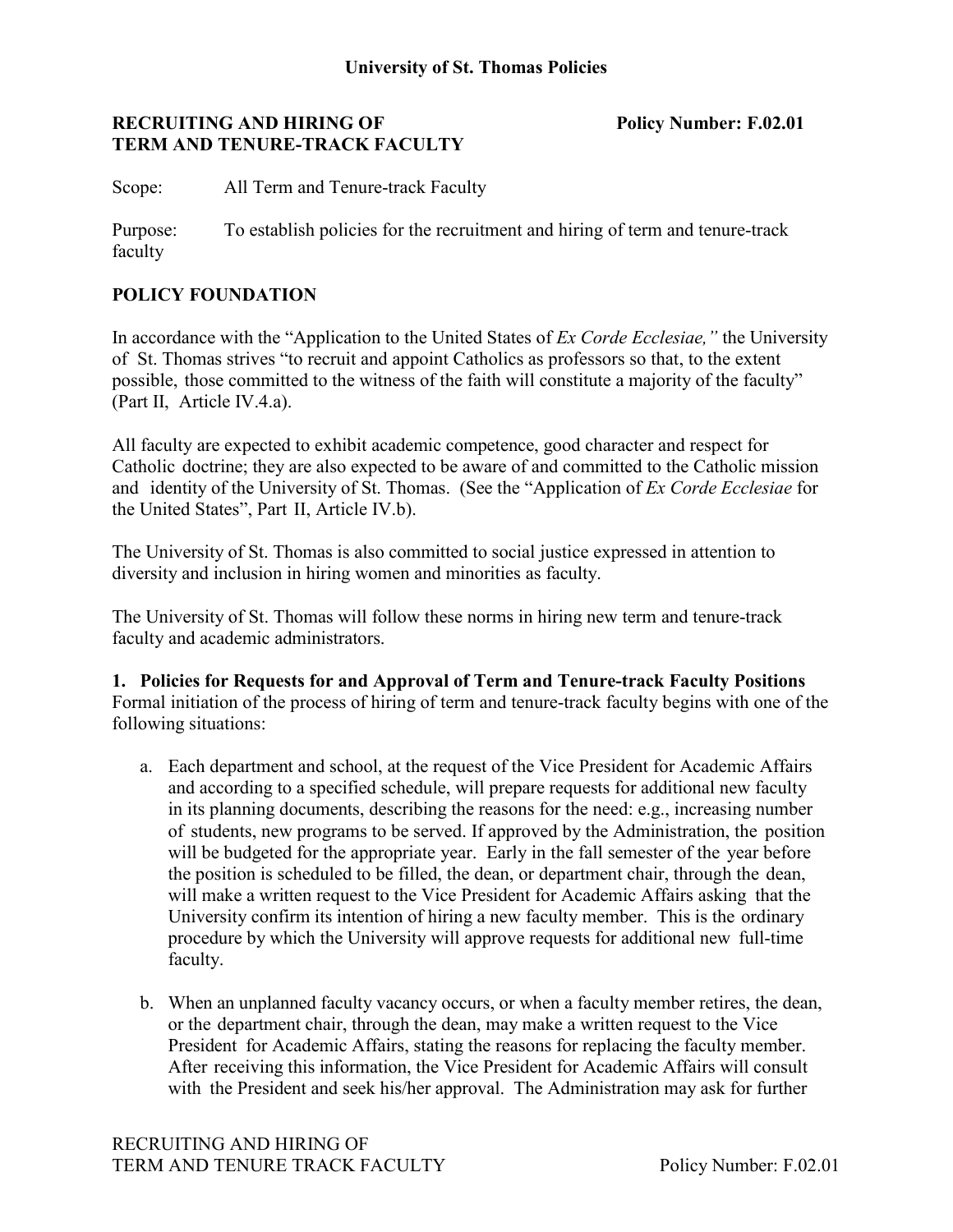# **University of St. Thomas Policies**

information from the department and/or school. If approval is given, the search process is initiated.

- c. The President or Vice President for Academic Affairs may perceive a departmental or school need and suggest to the appropriate dean that a search be commenced for additional faculty or to broaden available faculty expertise within the department or school. A search is then initiated.
- d. In cases of the incapacity or loss of current faculty during the semester, or when a decision must be made quickly due to unforeseen circumstances, the Vice President for Academic Affairs will discuss the situation with the President and, with his/her approval, take appropriate action. If such hiring is done without following the normal search process, it will not be for a tenure-track position.
- e. If a program requiring new faculty is to be initiated, the proposal should first be presented to the Academic Affairs Committee of the Board for discussion and approval, and then, if the Academic Affairs Committee so determines, submitted to the Board of Directors for final approval. If approval is given, the search process is initiated.

# **2. Formation of the Search Committee for Term and Tenure-track Positions**

- a. Unless there is an emergency need, a search committee will be formed after the President has approved the search for a faculty position. It will normally consist of the department chair in the School of Arts and Sciences or the Cameron School of Business, or the dean in the School of Education and Human Services, the School of Nursing or the School of Theology where the new faculty member will be housed. Other committee members would include at least one or two members of this school or department and one member from a related discipline, all appointed by the dean or the department chair in consultation with the dean of the school, and one member appointed by the Vice President for Academic Affairs.
- b. The number of committee members normally should not exceed five. If, after consulting with the President, the Vice President for Academic Affairs considers it advisable, he/she may serve on the search committee instead of appointing a member. All faculty members of the search committee must be term, probationary tenure-track or tenured faculty who have completed at least one year of full-time employment at the University. In searches for a tenure-track or tenured position, at least two committee members should hold tenure. In consultation with the dean of the school, the Vice President for Academic Affairs will appoint the chair of the search committee.
- c. Faculty and academic administrators will not serve on a search committee charged with seeking their own replacement.

#### **3. Charge to the Search Committee**

The Vice President for Academic Affairs will present a charge to the committee that will include the following: the position to be filled; the integral value of University mission alignment for the successful candidate; the academic degrees and experience required; the rank; whether it is a term or a tenure-track position; the scope of the search (internal, local, national);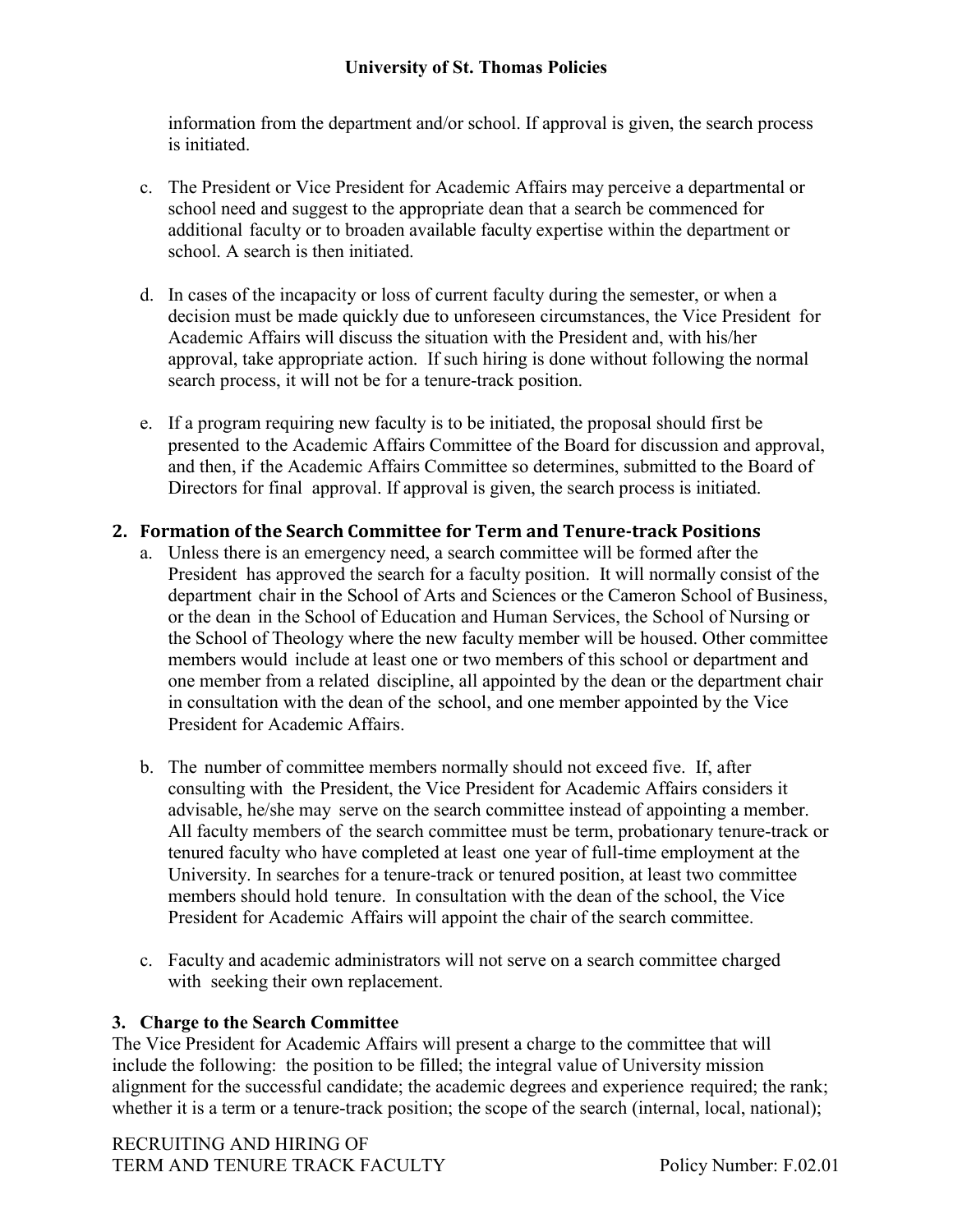the time by which the appointment should be made; the financial resources available; and any other special considerations. Searches for faculty are normally national.

# **4. Search Committee Responsibilities**

- a. Prior to initiation of the search process, the chair of the search committee will meet with the President to solicit his/her perspectives on the search in the context of total campus needs, mission and future. The chair will report the outcomes of this meeting at the initial meeting of the search committee.
- b. The chair must hold a meeting of the search committee within two weeks after its members have been selected. After reviewing its charge, the committee will compose an advertisement and recommend the most appropriate means of publicizing the position. Requirements for ads and other matters concerning searches are explained in a procedural document titled "Recruiting and Hiring New Full-Time Faculty," available from and provided to each committee member by the Academic Affairs Office. Using these guidelines, the committee will create an advertisement and the chair will submit it to the Vice President for Academic Affairs for approval and marketing distribution.
- c. Applicants must submit a current curriculum vitae; a statement of support of the University's mission of Catholic higher education; the names, addresses, telephone numbers, and e-mail addresses (if available) of three references; and other information requested in the position ad. These documents and information, along with official transcripts, must be received and available to those involved in the interview process before an applicant is eligible for an on-campus interview.
- d. Every member of the search committee must have the opportunity to review all applications for the position. The members may delegate initial screening to the committee chair.
- e. After allowing sufficient time for advertising and for receiving applicants, the search committee will meet and select no more than three candidates for an interview. Prior to inviting any candidate for an interview, the search committee chair will discuss with the Vice President for Academic Affairs the qualifications of the candidates and review the committee's efforts to comply with the University's policies for hiring Catholics, women and minorities. Within the approved budgetary restrictions, candidates will be invited for an interview. The Vice President for Academic Affairs must approve all oncampus interviews. Normally, only two finalists will be invited.

# **5. Criteria of Selection**

a. A primary consideration in filling all new positions is hiring those committed to the University's mission. Candidates should clearly embrace this special mission. Consequently, the search committee must observe the University's policy of promoting the hiring of Catholic faculty, a requirement set forth in the "Application to the United States of *Ex Corde Ecclesiae."* The committee will implement this preference by actively seeking, for available positions, Catholics committed to the Church. The search committee will document these efforts in their report of the search committee outcomes.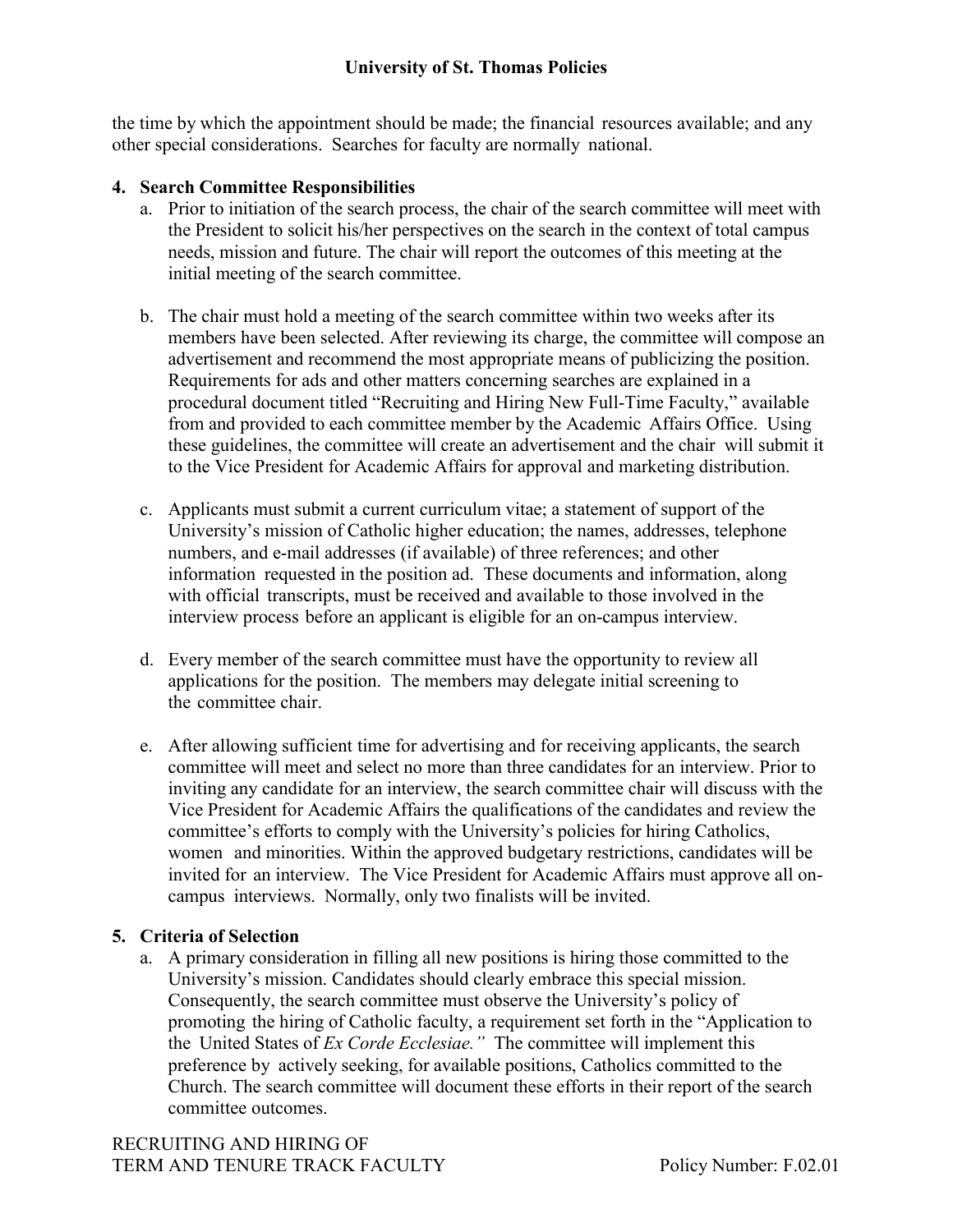- b. The University is also committed to hiring women and minorities as faculty members. Accordingly, the search committee will implement this preference by actively seeking women and minorities for available positions. The search committee will document these efforts in their report of the search committee outcomes.
- c. Those selected for faculty positions must clearly fulfill the advertised academic and professional qualifications and criteria, demonstrate collegial spirit, and show willingness to participate in extracurricular activities and in campus-wide initiatives such as undergraduate research, faculty governance roles, service learning, the FYE Program, the Honors Program, and the Catholic Studies Program.

# **6. Interview Process**

- a. Ordinarily, candidates will meet all full-time members of the searching school or department to ask and answer questions.
- b. The search committee will interview candidates as a group and, if possible, individually. In addition to examining a candidate's collegiality and professional and academic suitability for the position, the committee will give special attention to the candidate's support of the University's mission as a Catholic institution of higher learning.
- c. The chair will endeavor to make the campus visit for each candidate as identical as possible.
- d. A presentation by all finalist candidates is mandatory. This might be a class observed by search committee members and others involved in the interview process or a scholarly presentation for the school's or department's students and faculty and interested members of the University community observed by the search committee members and other interviewers. The search committee chair is responsible for arranging this presentation in a timely way prior to the candidate's arrival.
- e. The President, if he/she desires, Vice President for Academic Affairs and dean of the school involved will meet with interviewees. These administrators will pay special attention to the candidate's enthusiasm to foster the University's mission as a Catholic institution of higher learning. The search committee chair is responsible for scheduling these interviews and for providing the candidate's curriculum vitae and other information requested to those conducting the interviews.

# **7. Selection of Candidate**

a. After completing its interviews, the search committee will submit a brief report analyzing, without ranking, the candidates on their respective strengths, weaknesses and in particular their University mission alignment to the dean of the school, who will transmit it with his/her recommendation and comments to the Vice President for Academic Affairs. This report will state the strengths and weaknesses of each candidate along with the rationale for University mission alignment. The report will document the committee's efforts to comply with the University's selection criteria.